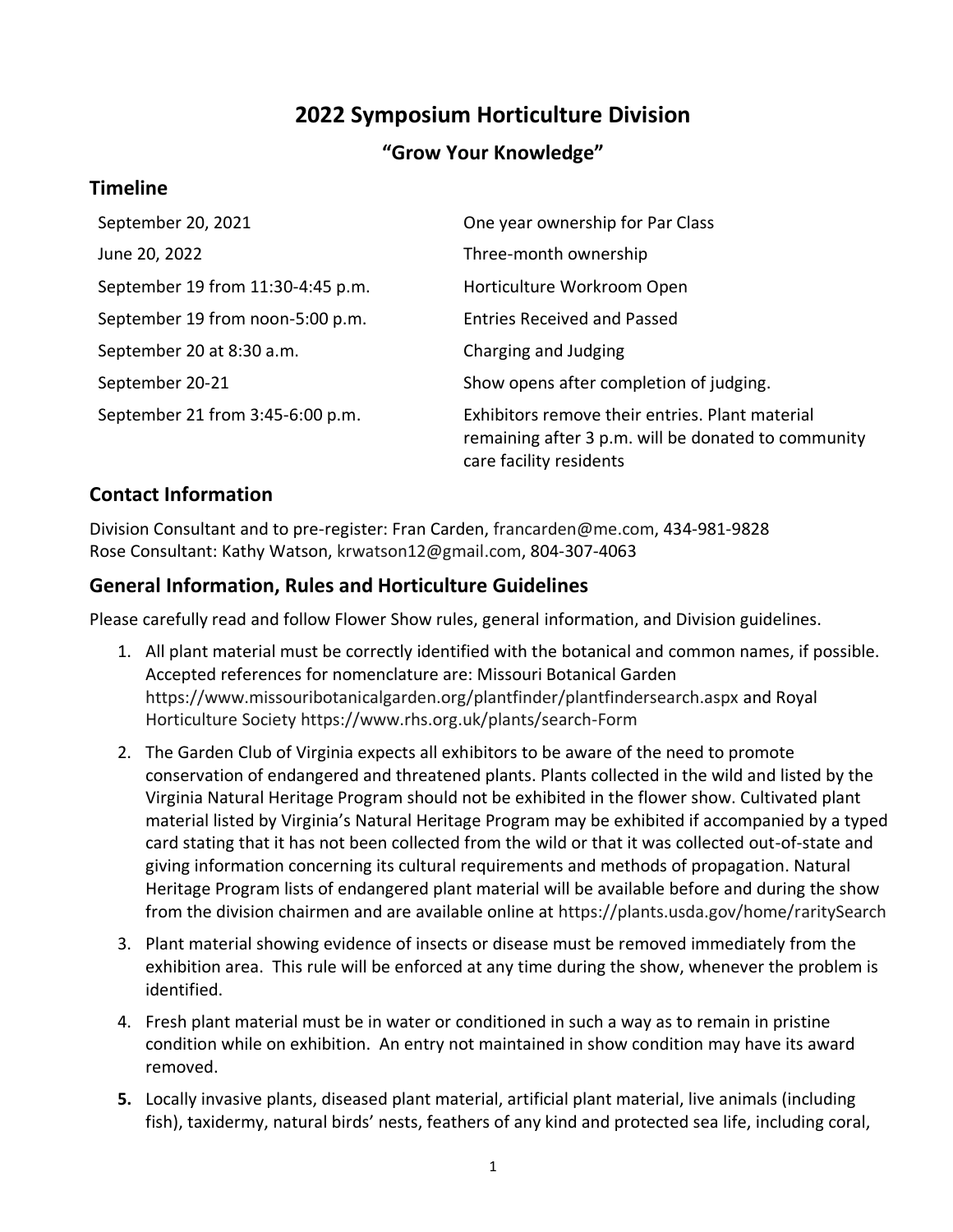are not permitted. The use of natural seashells is strongly discouraged. <https://plants.usda.gov/home/noxiousInvasiveSearch>

#### **General Information**

- 1. Entries are open to Garden Club of Virginia members ONLY.
- 2. Pre-registration is NOT required for horticulture classes EXCEPT classes 15-18 (Container-grown). To preregister, email [francarden@me.com.](mailto:francarden@me.com)
- 3. Entering in a show constitutes permission to use images of the submitted content in all GCV channels of communication.
- 4. While the Garden Club of Virginia, and the Science Museum of Virginia will exercise due caution in safeguarding exhibits, responsibility for damage, loss or personal injury cannot be assumed.
- 5. An entry card must accompany each entry. Entry cards will be available at the show. Information required on the entry card should be completed in black, waterproof ink.
- 6. The passing committee must pass each entry before an exhibitor may leave the show area. The passing committee reserves the right to refuse any entry that does not conform to the rules of the schedule. The exhibitor has the option of correcting the entry if time permits. If not corrected, the entry cannot be judged, but may remain in place, marked "For Exhibit Only" with a brief, constructively worded statement explaining why it was not judged. The judges may not disqualify any entry passed by the passing committee unless evidence of insect infestation or disease is identified.
- 7. Once an entry is passed, the exhibitor(s) must immediately leave the exhibition area. A passed entry may not be touched again by the exhibitor until after judging.

## **Horticulture Guidelines**

- 1. Please carefully read and follow the Flower Show Rules, General Information, and Timetable for Horticulture Exhibitors.
- 2. Entries must have been owned and grown by the exhibitor for a minimum of 3 months unless otherwise stated in the schedule.
- 3. An exhibitor may submit 3 entries per class or subclass, provided each is a different species or cultivar. The exhibitor is required to submit the botanical name of the entry or entries and add a cultivar name if it is available. The committee reserves the right to subdivide the Classes or Subclasses.
- 4. Containers are measured at the diameter or the diagonal of the widest point on the inside of the rim at the soil line. Top dressing is allowed.
- 5. One key card (diagram or plant list) is required when multiple species or cultivars are exhibited in the same container. For an entry that has been propagated by the exhibitor, a propagation card is required.
- 6. The committee will provide containers of clear glass for Classes 1-12. The exhibitor must provide the container as stated in Classes 13-18. Workspace is limited. The exhibitor must provide their own wedging materials. Boxwood is not allowed, and plastic wrap is discouraged. Examples of wedging include greens, yew, stems, cotton balls, cork, biodegradable plastic wrap, etc.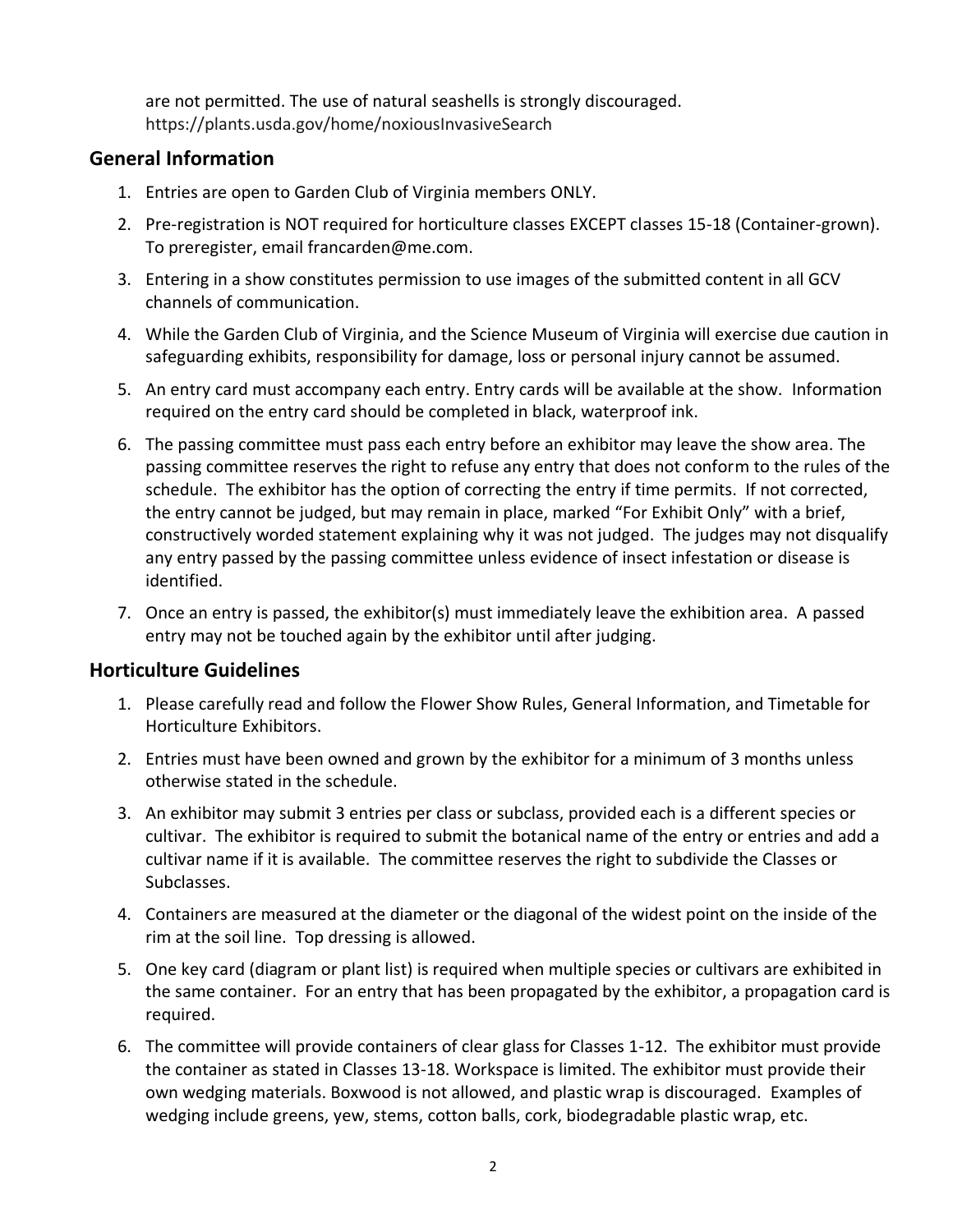# **Horticulture Schedule of Classes**

#### **Cut Specimens**

#### **Classes 1 - 4 "Grow for Joy"**

One blooming stem, spike or spray not to exceed 18" in length from lip of the container to tip of the specimen, exceptions noted for specific classes. Any foliage must be attached to the stem.

- 1. Annuals
	- A. *Zinnia*
	- B. *Cosmo*s
	- C. Other
- 2. Perennials
	- A. *Echinacea*
	- B. *Ast*er
	- *C. Salvia*
	- *D. Anemone*
	- E. Other
- 3. Dahlias (disbudded, at least one set of leaves)
	- A. *Dahlia*-small (less than 6" diameter)
	- B. Dahlia-medium (6-8" diameter)
	- C. *Dahlia*-large (over 8" diameter)
- 4. Roses
	- A. *Rosa*-Hybrid tea or grandiflora bloom at exhibition stage with no sidebuds
	- B. *Rosa*-Floribunda bloom at exhibition stage with no sidebuds
	- C. *Rosa*-Floribunda spray of two or more blooms (bud is not considered a bloom)
	- D. *Rosa*-Polyantha or shrub rose spray
	- E. *Rosa*-Miniature or miniflora bloom at exhibition stage
	- F. *Rosa*-Any rose with fragrance judged only on fragrance (one entry/exhibitor)
	- G. *Rosa* Collection- Interclub class to be entered in the name of GCV club with key card: 6 hybrid tea or grandiflora blooms of different varieties evenly matched at exhibition stage in separate containers (1 entry/GCV club)
	- H. *Rosa* Collection-Interclub class to be entered in the name of GCV club with key card: 3 floribunda or shrub rose sprays of different varieties in separate containers (1 entry/GCV club)

## **Classes 5 - 8 "Grow for Green"**

One stem, foliage only

- 5. Fern (any genera)
- 6. *Heuchera*
- 7. *Hosta*
- 8. Other (perennial)

#### **Classes 9 - 12 "Grow for Beauty"**

One flowering, berried, seeded or fruited branch of a tree or shrub not to exceed 24" in length from lip of container to tip of the specimen. Any foliage must be attached to the branch. Please bring supplies to weight your container if you are concerned about the weight of your entry.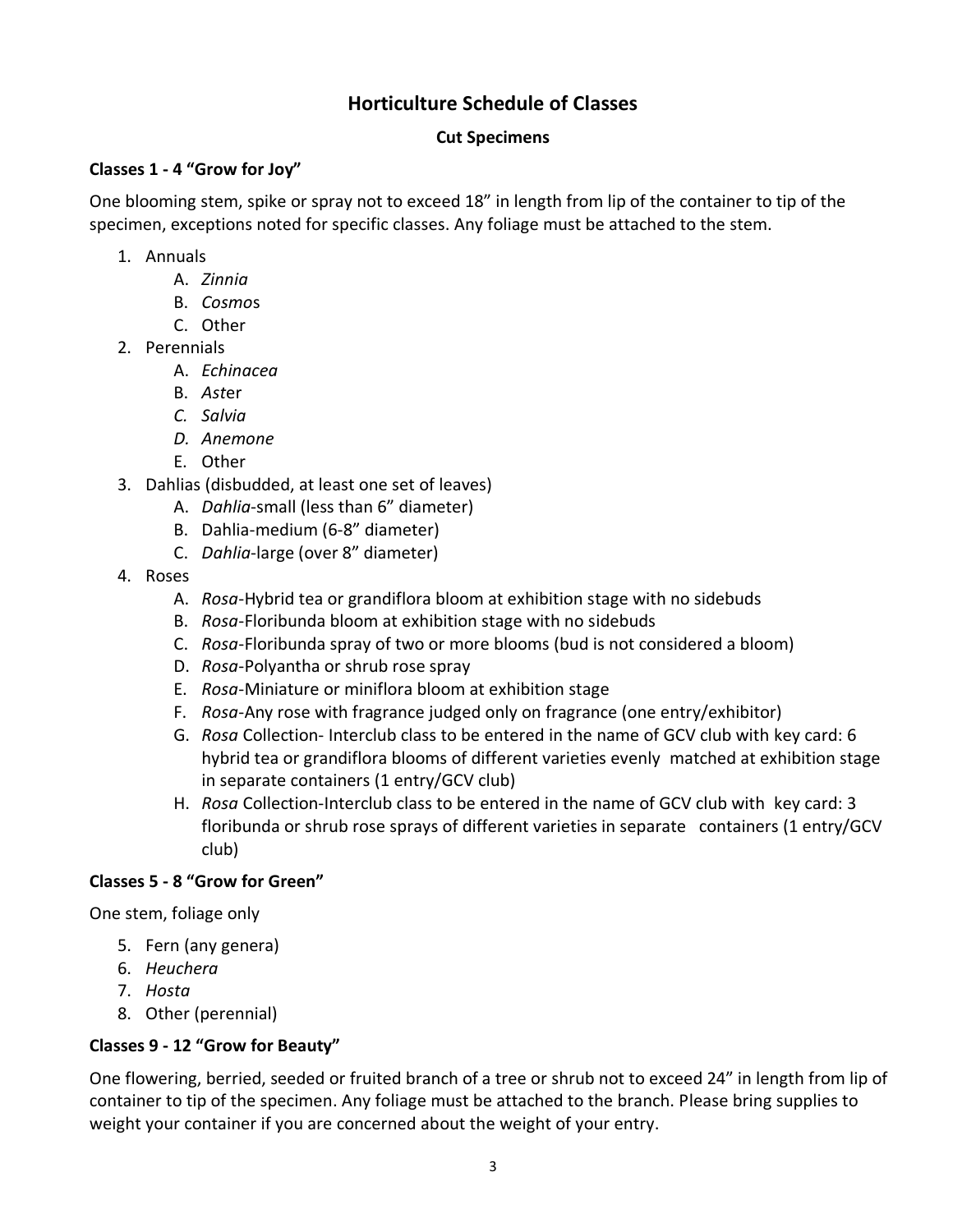- *9. Hydrangea*
- 10. Magnolia
- 11. *Callicarpa* (exception, remove foliage)
- 12. Other

#### **Class 13 "Grow for Flavor"**

A collection of 5-7 herbs in individual clear glass containers to be provided by the exhibitor. A key card for identification is required.

13. Collection of 5 - 7 herbs

#### **Class 14 "Grow for Love"**

A collection of 3-5 different blooming perennial cut stems of any variety from the exhibitor's garden in a single container provided by the exhibitor. Foliage may be attached to the stem. A key card for identification is required.

14. Collection of perennials

#### **Container Grown Plants**

To pre-register for Container-Grown Plants classes, email francarden@me.com

#### **Classes 15 - 18 "Grow for Others"**

Class 15 A collection of 3 or more succulent plants in a single terra cotta container not to exceed 12" diameter. A key card for identification is required.

15. Collection of 3 or more succulent plants

Class 16 Parent and child: A single plant exhibited along with the parent plant from which it was propagated, each in a separate but compatible container not to exceed 10" in diameter. Propagation information is required. Both plants will be judged.

16. Parent and child propagation

## **Class 17 "Grow for Health"**

Class 17 A collection of salad greens, with a minimum of three different varieties, grown from seed, which may include lettuces, spinach, beet greens, chards and/or kale. To be displayed in a shallow container, not to exceed 14 inches in diameter. A key card for the identification of all plants is required.

17. Collection of greens

## **Class 18 "Grow for Excellence"**

Class 18: A container-grown exhibit of exceptional merit (a single plant or collection) which is not eligible for other classes. Orchids are not allowed. To be judged on par means to be judged against perfection rather than against other exhibits. At least one year of ownership is required. A key card is required if the exhibit is a collection.

18. Par

#### **Awards**

Best in Show from Classes 1 - 3 and 5 - 14 (Cut Stems) to be selected from blue-ribbon winners.

Best in Show from Classes 15 - 18 (Container-Grown) to be selected from blue-ribbon winners.